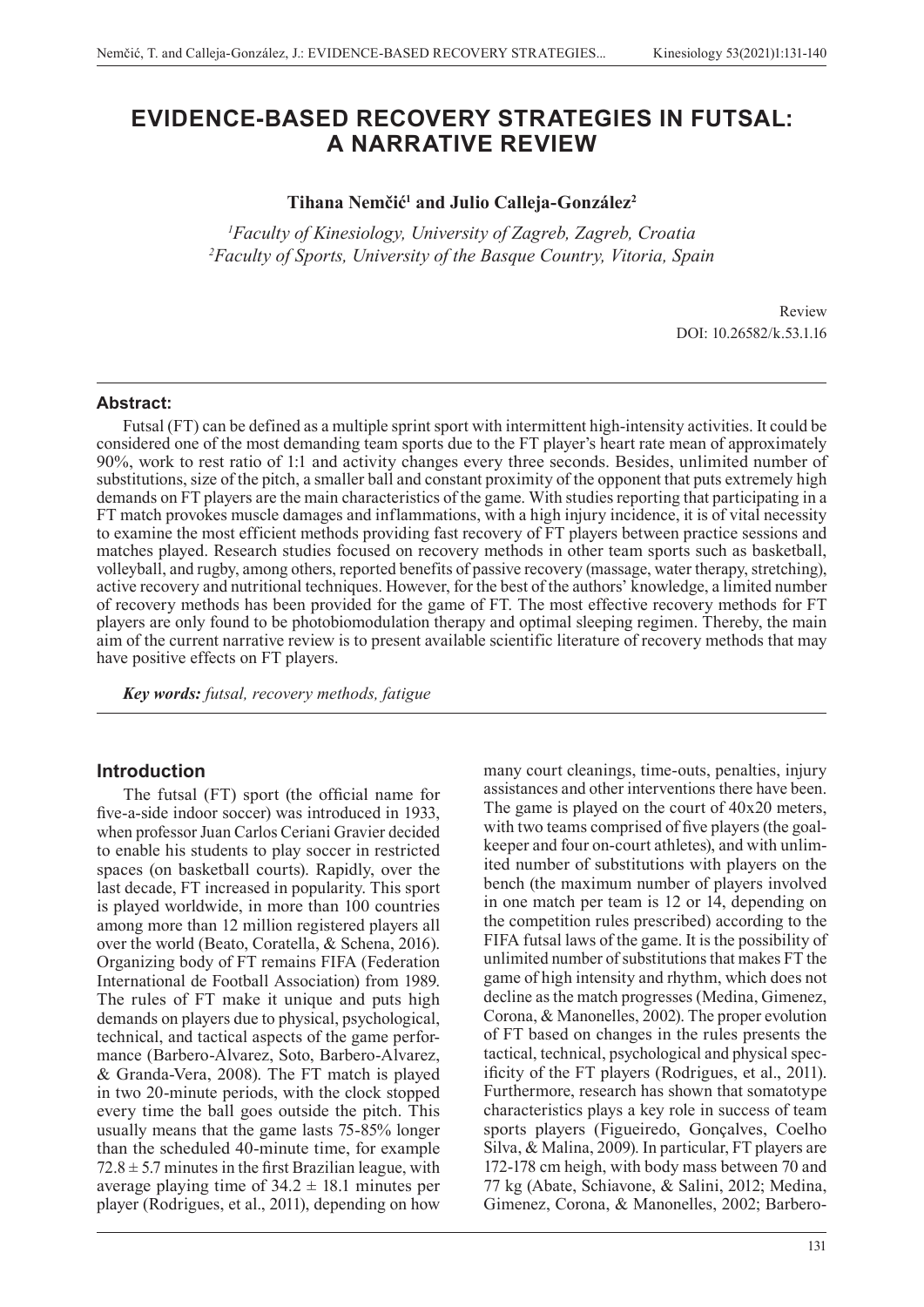Alvarez, D'Ottavio, Granda Vera, & Castagna, 2009; Boullosa, et al., 2013; Castagna & Barbero Alvarez, 2010; Castagna, D'Ottavio, Granda Vera, & Barbero Alvarez, 2009; De Moura, et al., 2012; Dogramaci, Watsford, & Murphy, 2011; Gorostiaga, et al., 2009; Milanez, et al., 2011; Miloski, Hugo de Freitas, & Bara Filho, 2012; Pedro, Milanez, Boullosa, & Nakamura, 2013; Šamija, Sporiš, Jerković, & Jozak, 2010; Vieira, et al., 2011), with lower values in Brazilian youth players of  $66.63 \pm 8.48$ kg, found in the study by Levandoski et al. (2009). Regarding the load and the activity structure, FT presents aerobic and anaerobic metabolic demands (Castagna, et al., 2009). Some research (Hernandez, 2001; Reilly & Thomas, 1976; Van Gool, Van Gerven, & Boutmans, 1988) have reported that players during the FT match spend: 9% of the total playing time walking, 41% jogging, 29% mediumintensity running, 13% high-intensity running, and 8% sprinting, sideways and backwards activities included. Players also, during the game, perform a total of  $468 \pm 77$  movement activities, slightly more in first halves comparing to the second ones, and change activity every 8-9 seconds (Dogramaci, et al., 2011). On the other hand, total distances covered by FT players have been reported to be from 3,133 to 6,535 m (Barbero-Alvarez, 2008; Bueno, et al., 2014; Castagna, et al., 2009; Vieira, et al., 2016). Total distance covered surely is not a variable that can be taken as performance indicator in indoor team sports with unlimited number of substitutions such as FT. A more precise information can be delivered by the relative distance (distance covered per minute per player: m/min) which can differ due to the following: playing role, match characteristics, and standard of the opposing team, or tactics, among others. In this sense, some studies have shown average distances per minute from 113 m/min (Nogueira Ribeiro & Pena Costa, 2006) to 117.3 m/min (Barbero-Alvarez, et al., 2008). Some studies (Baroni & Leal Jr., 2012; Castagna, et al., 2009) have reported players' need for highly developed aerobic capacity, with maximum oxygen consumption values (VO2max) between 55 and 65 ml/kg/min<sup>-1</sup>, with lower values of  $50.15 \pm 2.46$  ml/ kg/min-1 found in the study by Vieira et al. (2016), and higher values of  $71.5 \pm 5.9$  ml/kg/min<sup>-1</sup> in the Brazilian FT players in the study by Rodrigues et al. (2011). High values of VO2max are important indicators and are associated with training loads, where some studies (Milanez, et al., 2011; Miloski, et al., 2012) showed high aerobic fitness (>60 ml/ kg/min-1) was negatively associated with internal training load  $(r = -0.75)$  and lower perception of effort during a daily session, mesocycles, etc.

On the other hand, measurements of heart rate (HR) are in strong correlation with energy expenditure (Rodrigues et al., 2011). In the study by Bárbero-Álvarez et al. (2008) the range of 170 to

190 beats·min-1 , or the maximum work zone, was found during 85-95% of the match. Also, the mean HR and percentages of HRmax that were recorded during the FT match in the previous study were higher than those recorded for basketball and soccer players during matches (McInnes, Carlson, Jones, & McKenna, 1995; Shearer, Jones, Kilduff, & Cook, 2015).

From a relative point of view, HR of a FT player remains above 85% of HRmax for 80 to 90% of the total playing time (Barbero-Alvarez, et al., 2008; Castagna, et al., 2009), which indicates very vigorous activity performed for more than 80% of the actual playing time. In contrast to other team sports such as soccer, basketball or handball, HR in FT players rarely falls below 150 beats min<sup>-1</sup>, mainly due to short and incomplete rest periods.

Futsal could be defined as a multiple-sprint sport with an intermittent high intensity activity and could be considered one of the most demanding team sports due to its high HR mean (HRmean) around 90%, high relative distances (around 115-120 m/min), and work-to-rest ratio of 1:1, with a locomotor activity change every 3.28 seconds with short recovery time (20-30 s) between the sprint bout sequences (3-4 bouts) (Barbero-Alvarez, et al., 2008). Besides, high-intensity play during the FT match is also caused by technical and tactical demands of the game itself, presenting a great impact on capability and performance provoked by the ball (number 4), which demands more precise and faster performance and better ball control (Burns, 2003; Goncalves, 1998). In fact, the pitch size provokes constant pressure and proximity of the opponent, meaning FT players are constantly marked in situations one versus one (Vaeyens, Lenoir, Williams, & Philippaerts, 2007). Dimensions of the pitch and constants turnovers during the match push players to a fast decision making, to the manifestation of speed and capability for correct timing under pressure during both the attacking and defending phases. One of the most important variables of performance efficiency in FT is the time a player needs to perform (Nicoletti & Borghi, 2007). Haneishi et al. (2007) have shown, on a sample of female soccer players, greater postgame cortisol responses than postpractice responses. Decreased self-confidence levels, at least after a game lost, have also been noticed, whereas the levels were increased during practice. The official competition FT matches also provoke a higher play intensity and technical-tactical involvement when compared with the friendly matches (Vieira, et al., 2016). Decrease in technical performance (total passes per minute, possession, ball touches, and successful passes per minute) has also been noted from the first to the second half of the match, which indicates possible both the metabolic and neuromuscular fatigue process (Castagna & Barbero-Alvarez,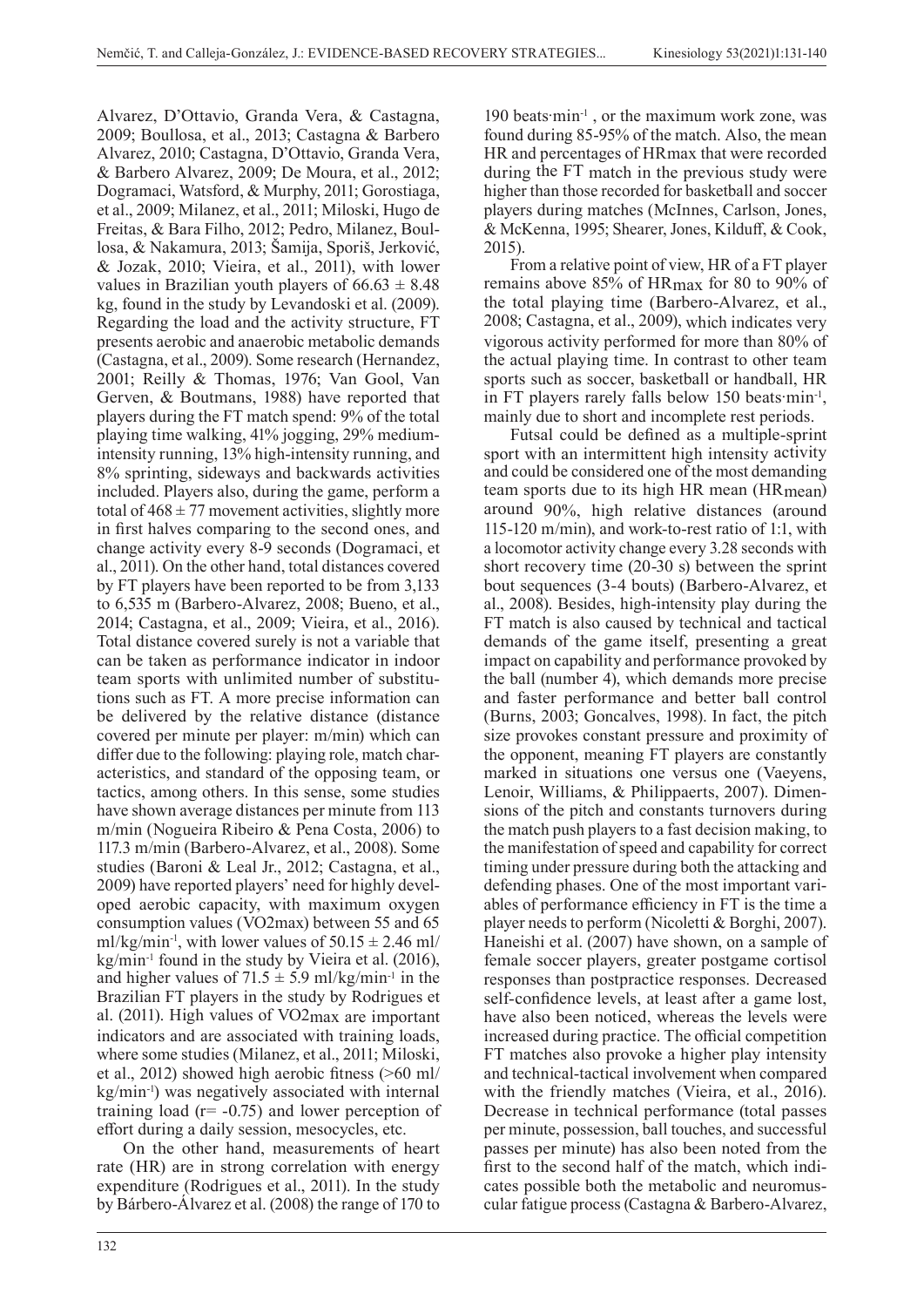2010; Vieira, et al., 2016). A study by De Moura et al. (2012) has shown that participating in a FT match provokes muscle damages and inflammations. Most usual injuries among FT players are contusions (in approximately 40% of cases), followed by ligament strains (20%) and muscle fiber sprains (18%) (Abate, et al., 2012; Junge & Dvorak, 2010; Nemčić, Sporiš, & Fiorentini, 2016), lower extremity injuries such as ankle sprains, knee ligament and meniscus lesions and upper leg sprains (Hernandez, 2001) followed by fractures, especially of the toes. Furthermore, a great number of ankle and knee injuries, as well as the Achilles tendon injury occurrences has been found in a study by Abate et al. (2012) as the result of a hard playing surface and game characteristics, both of which present great stress on the ankle and knee joints (Junge & Dvorak, 2010; Noguiera Ribeiro & Pena Costa, 2006). Prolonged and intermittent sprinting with many CODs, specific for indoor team sports, provokes disturbances in skeletal muscle structure and function that are associated with reduced contractile function, increases of inflammatory responses, perceived soreness, and delayed return to optimal physical performance (Molina, 1992).

In order to maximize athletes' recovery, different methods have been used. Studies investigating recovery methods are focusing on the effects of physiological (active recovery, rest, and sleep), physical (stretching, massage, water therapy), psychological methods, and ergo nutritional (ergogenic aids and supplements) methods on recovery in team sport players (Calleja-Gonzalez, et.al., 2016). Some of the most important parameters of recovery strategies maximization after exercise are related to carbohydrate (CHO) and fluid intake. Being hydrated can be achieved with regular and adequate water drinking, as well as high muscle glycogen concentrations can be achieved by high CHO consumption plus protein plus leucine (Koopman, et.al., 2005). Besides, researchers presented efficient recovery methods such as cold-water immersion to reduce delayed-onset muscle soreness (DOMS) up to 24 hours post-match; cold water and massage combined in order to enable recovery immediately after the match (Delextrat, et.al., 2013), as well as numerous factors such as regular sleep, balanced and healthy diet with high glycaemic index before bedtime and red-light treatments to improve sleep itself (Abate, et al., 2012). Some of the effective strategies to reduce delayed-onsed muscle soreness are coldwater immersion and contrast therapy (Bleakley, Bieuzen, Davison, & Costello, 2014). To improve sleep a high glycaemic index diet before bed-time and well-balanced healthy diet can be suggested, as well as individual programs and sleeping time strategies (Terrados, Mielgo-Ayuso, Delextrat, Ostojić, & Calleja-González, 2018). Recovery methods generally remain an underrepresented topic in

the literature on team sports. In fact, some recent reviews have considered recovery protocols in other team sports: basketball (Calleja-Gonzalez, et.al., 2016), volleyball (Calleja-Gonzalez, Mielgo-Ayuso, Sánchez-Ureña, Ostojic, & Terrados, 2019b; Closs, Burkett, Trojan, Brown, & Mulcahey, 2020) and rugby (Calleja-Gonzalez, et.al., 2019a). However, for the best of the author's knowledge, no previous review about the recovery of FT players has been published.

Therefore, the main aim of this narrative review is to present the recently published literature that pertains to recovery strategies in FT. The second purpose is to suggest application of the reviewed strategies of FT players' recovery to practice to help practitioners and coaches.

### **Methods**

This narrative review describes the recovery methods in FT. It was done by following the preferred reporting elements for the meta-analysis guidelines (PRISMA 2009 Flow Diagram) by Moher et al. (2009).

Information sources were a computer-based scientific literature structured search, completed for the years 1900 to December 2020. The following information databases were searched: Medline (PubMed), Web of Science, the Cochrane Collaboration Database, Cochrane Library, Evidence Database (PEDro), Evidence-Based Medicine (EBM) Search review, National Guidelines, EMBASE, Scopus and Google Scholar. The following keywords were included such as: "futsal", "fatigue", "nutrition recovery", "ergogenic", "sleep", "active recovery", "massage", "stretching", "foam roll", using Boolean operators 'and' or 'or'. Furthermore, the next narrative review was described based on the Preferred Reporting Items for Review Statement by Stewart et al. (2015). The terms are related to recovery in FT. No filters were used to increase the power of the analysis. Through this equation, we obtained relevant articles in this field by applying the snowball strategy. Cross-references were made to all titles and abstracts of the search to identify duplicates and possible missing studies. The titles and abstracts were selected for a later revision of the full text. The search for published studies was conducted independently by two authors (T.N. and J.C-G.) over the period of six months and disagreements over the results were resolved by the third person, external non-author.

### **Study inclusion criteria**

One author (T.N.) searched the titles and abstracts of all articles considered for inclusion. The main criteria for allocations in the articles were satisfied. The articles' full text was selected to ascertain that the publication satisfied the inclusion criteria. In addition, the reference sections of the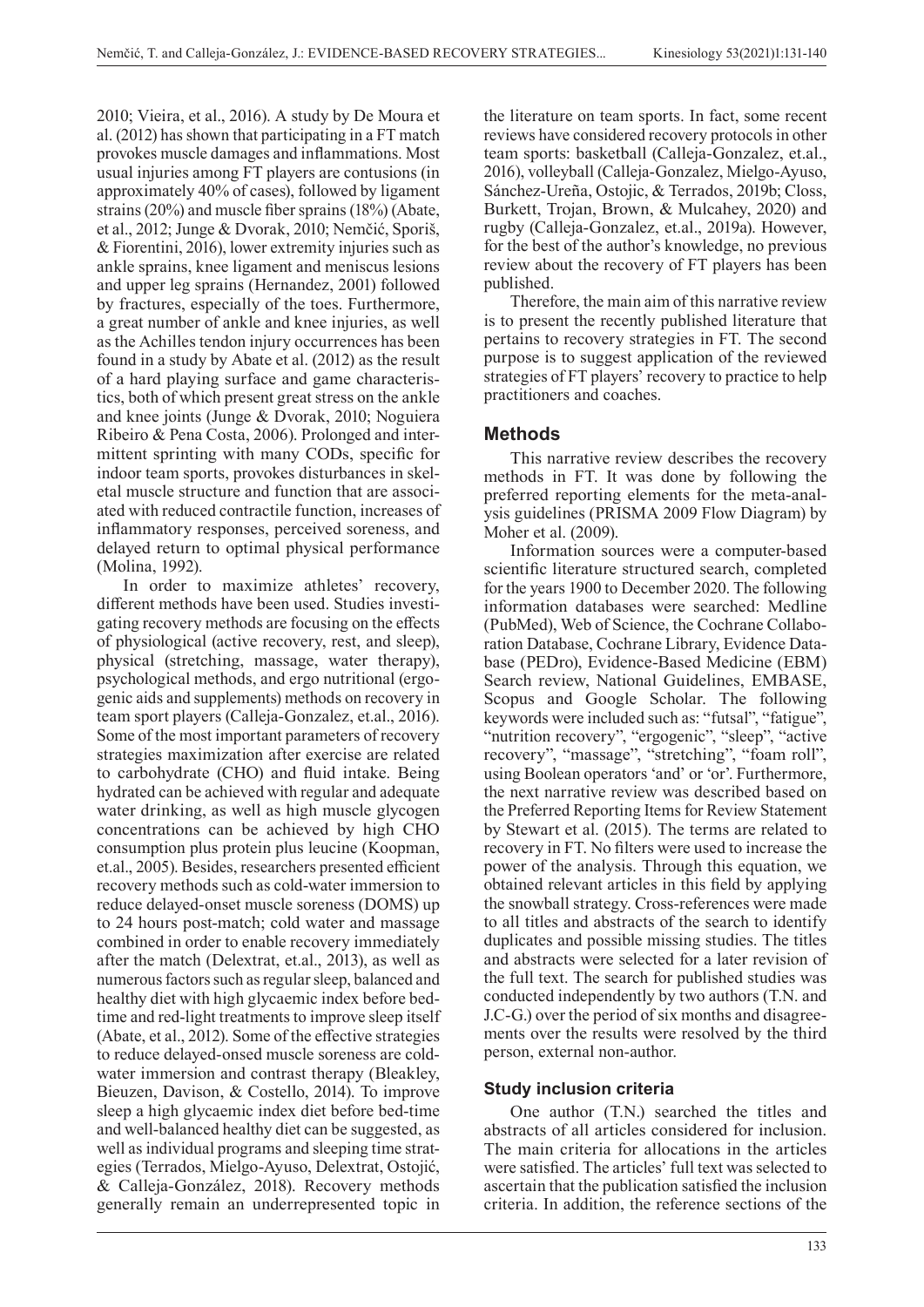selected articles were searched to identify possible other relevant articles. Finally, for the current review only the studies focusing on the effect of recovery methods on FT players were included. The inclusion criteria were applied to each study: the data on the study source (including the authors and the year of publication), the study design, administration of the supplement (dose and time), the sample size and the characteristics of the participants (level, race, and sex). Finally, two authors (T.N. and J.C-G.) independently extracted the final results of the searches using a spreadsheet (Microsoft Inc, Seattle, WA, USA). Subsequently, disagreements were resolved by discussion until a consensus was reached, or the third, non-author party adjudication was complied with.

### **Study exclusion criteria**

Other team sports were no considered, and duplicated articles were deleted. Also, abstracts, non-peer reviewed papers and book chapters were excluded.

### **Study selection**

Through the search in the databases, two authors identified the studies included in this review (T.N. and J.C-G.). From the articles identified by the search strategy, the titles and abstracts were analyzed and then a complete text review was performed, and duplicate essays were identified with the cross-referencing technique. Subsequently, all those publications that, after being evaluated for their eligibility, were considered relevant, were recovered and the full report on them was reviewed by the authors (T.N. and J.C-G.). In addition, the snowball strategy was applied to review the reference sections of all the highlighted studies. According to the information included in the full texts, inclusion and exclusion criteria were applied with the aim of selecting those articles suitable for inclusion in this review.

### **Results**

The initial search of the literature detected (Table 1) 36 articles related to recovery in FT; nevertheless, 29 were excluded after a thorough in-depth analyses of full texts for being unrelated to recovery in FT or failure to fulfil the inclusion criteria, or both. A total of final seven studies (De Marchi, et al., 2019; Dos Santos, et al., 2020; Nunes, et al., 2020; Rahimi, Amani-Shalamzari, & Clemente, 2020; Tessitore, et al., 2008; Wilke, et al., 2019; Wilke, et al., 2020) were included.

### **Recovery methods in futsal**

1) Wilke et al. (2019) investigated faster and slower recovery profiles of FT players before and immediately post training as well as three, 24 and 48h

post training as manifested in: countermovement jump (CMJ), 10-m sprint, creatine kinase (CK) values, total quality of recovery (TQR) and Brunel Mood Scale (fatigue and vigor). Better (lower) area under the curve (AUC) in 10-m sprint has been presented in faster recovery (FR) comparing to slower physiological recovery (SLphy; p=.001) or slower perceptual recovery (SLperc;  $p=008$ ), with better (higher) TOR in FR comparing to SLphy (p=.018) and SLperc (p=.026). Better AUC has been presented in CMJ of SLperc than in SLphy (p=.014). However, SLperc presented worse fatigue AUC than SLphy ( $p=.014$ ) and FR ( $p=.008$ ). AUC of CK was worse in SLphy than in FR  $(p=01)$  and SLperc (p<.001). Furthermore, FR were slower in 10-m sprint than SLphy (p=0.003) and SLperc players (p=0.013) and they tended to have higher maximal oxygen consumption than SLphy.

2) Another study by Wilke et al. (2020) investigated whether recovery could be explained with faster (FR) and slower recovery (SL) profile classification, or with other factors such as: self-reported sleep, acute training load and/ or phase of the microcycle. Nineteen elite male futsal players have been located in either FR, SLphy or SLperc group. Before each practice players reported the number of sleep hours, perceived quality of sleep the night before and their perception of recovery through Total Quality of Recovery Scale (TQR). Results showed TQR was not significantly influenced with the recovery

*Table 1. Flow diagram of study selection (PRISMA 2009 Flow Diagram; Moher, et al., 2009)*

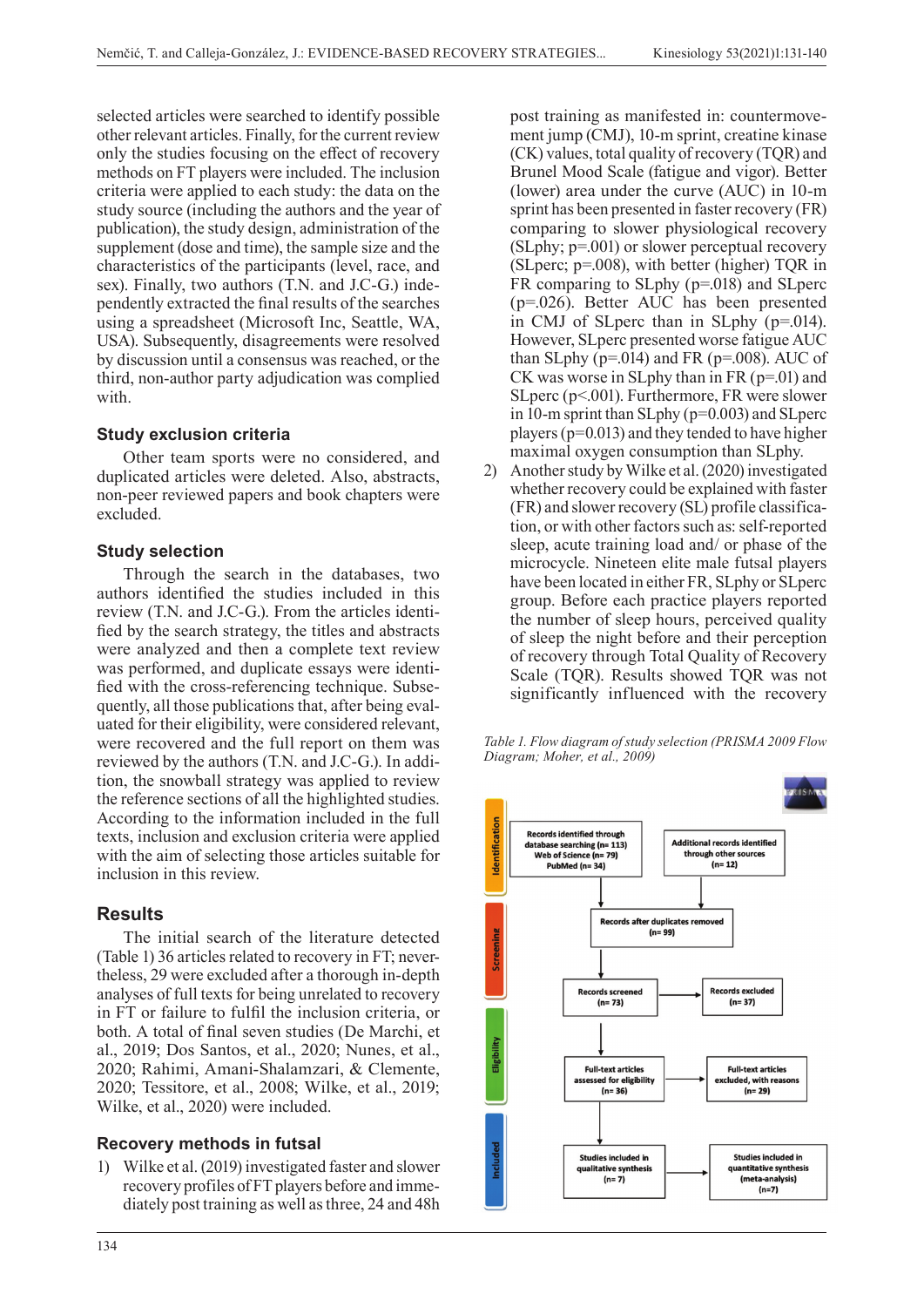*Table 2. Recovery methods in futsal/ Research review: sample (N), method, variable measured, time duration of the study, conclusion and effects*

| No. | Research                           | N                               | <b>METHODS</b>                                                                                                                               | <b>VARIABLE MEASURED</b>                                                                                                                                                                                                        | <b>TIME</b><br><b>DURATION</b>                   | <b>CONCLUSION</b>                                                                                                                                                 | <b>EFFECTS</b> |
|-----|------------------------------------|---------------------------------|----------------------------------------------------------------------------------------------------------------------------------------------|---------------------------------------------------------------------------------------------------------------------------------------------------------------------------------------------------------------------------------|--------------------------------------------------|-------------------------------------------------------------------------------------------------------------------------------------------------------------------|----------------|
| 1.  | Wilke<br>et al., 2019.             | 22 male<br>futsal players       | Before,<br>immediately after.<br>3, 24, and 48 h post<br>training                                                                            | *CMJ<br>*TQR<br>*10-m sprint<br>*Creatine kinase<br>*Brunel Mood Scale (fatigue and<br>vigor)                                                                                                                                   | Data non<br>provided                             | Different post training<br>recovery profiles<br>exist in futsal players,<br>possibly influenced<br>by their physical<br>abilities and age/<br>experience.         | Neutral        |
| 2.  | Wilke<br>et al., 2020.             | 19 elite male<br>futsal players | 3 Recovery-<br>classification groups:<br>1. faster recovery<br>2. slower physiological<br>3. slower perceptual                               | *TQR<br>*Number of hours of sleep<br>*Perceived quality of sleep the night<br>prior                                                                                                                                             | 4 week<br>preseason                              | Higher TQR was<br>evident with better self-<br>reported sleep quality.<br>whereas lower values<br>were associated with<br>phases of the training<br>week.         | Neutral        |
| 3.  | De Marchi<br>et al., 2019.         | 6<br>professional<br>players    | Photobiomodulation<br>therapy (PBMT)<br>a randomized,<br>triple-blinded, placebo-<br>controlled, crossover<br>clinical trial                 | *CK<br>*LDH<br>*Oxidative damage to lipids<br>*Proteins                                                                                                                                                                         | 2 futsal<br>matches<br>over period<br>of 2 weeks | Pre-exercise PBMT can<br>enhance performance<br>and accelerate<br>recovery of high-level<br>futsal players.                                                       | Positive       |
| 4.  | <b>Tessitore</b><br>et al., 2008.  | 10 players                      | Seated rest, supine<br>electrostimulation,<br>low-intensity land<br>exercises, and water<br>exercises                                        | *CMJ<br>*Bounce jumping, *10-m sprint<br>*Hormones: Salivary cortisol, and<br>urinary catecholamine<br>*RPE, *Leg muscle pain,<br>*RestQ Sport, *10-point Likert scale<br>*Hours of sleep of futsal players                     | 4 futsal<br>games                                | No significant<br>difference was found<br>between recovery<br>interventions<br>for anaerobic<br>performances,<br>hormones, muscle<br>pain, and RestQ Sport.       | Positive       |
| 5.  | <b>Nunes</b><br>et al., 2020.      | 20 elite<br>players             | Far-infrared emitting<br>ceramic materials<br>(cFIR)<br>Bio ceramic-BIO<br>$(n = 10)$<br>Placebo pants-PL<br>$(n = 10)$                      | $*_{SJ}$<br>*CMJ<br>*Sprints 5, 10, 15m<br>*Interleukin 10-IL10<br>*Tumor necrosis Factor alpha-TNF-α,<br>*Thiobarbituric acid-reactive species<br>(TBARS),<br>*Carbonyl, *Superoxide dismutase<br>$(SOD)$ ,<br>*Catalase (CAT) | 2 week<br>preseason                              | Daily use of cFIR<br>clothing could facilitate<br>recovery, especially<br>on perceptual markers<br>during the early phases<br>of an intensive training<br>period. | Positive       |
| 6.  | <b>Dos Santos</b><br>et al., 2020. | 13 female<br>players            | Photobiomodulation<br>therapy (PBMT) or<br>placebo (SHAM);<br>5min after passive<br>rest. Counterbalanced<br>randomized cross-over<br>design | *CMJ<br>*Ilinois agility test<br>*Yo-Yo intermittent recovery test<br>level 1<br>*Perceived recovery status/ muscle<br>soreness<br>$(0-10 \text{ scale})$<br>*Blood lactate concentration/HR/RPE                                | Data non<br>provided                             | The acute application<br>of PBMT does not<br>influence high-intensity<br>nor intermittent<br>exercises performance,<br>neither psychological<br>responses.        | Neutral        |
| 7.  | Rahimi<br>et al., 2020.            | 16 youth<br>players             | Foam roll: calf,<br>quadriceps, hamstrings<br>and gluteus maximus<br>(5 min after match;<br>40:20sec work/rest                               | *Yo-Yo intermittent recovery level 2<br>*Repeated sprint ability<br>*Vertical jump<br>*PRO agility tests                                                                                                                        | 5 days<br>3 simulated<br>futsal<br>matches       | Use of foam roll during<br>compact competitions<br>expedites physical<br>performance recovery<br>and increases blood<br>lactate clearance                         | Positive       |

classification of players, training load, or selfreported hours slept; however, perceived sleep quality  $(p<.01)$  and phases of the microcycle  $(p<.01)$  were significantly associated with TQR  $(r^2 = .41)$ . Higher TQR is associated with better self-reported sleep quality, while lower values were associated with phases of a training week.

3) De Marchi et al. (2019) analyzed photobiomodulation therapy (PBMT) effects on futsal players' performance and recovery in a non-controlled field environment. The study was conducted in two different team matches in a time interval of approximately two weeks between the first and the second intervention. Six professional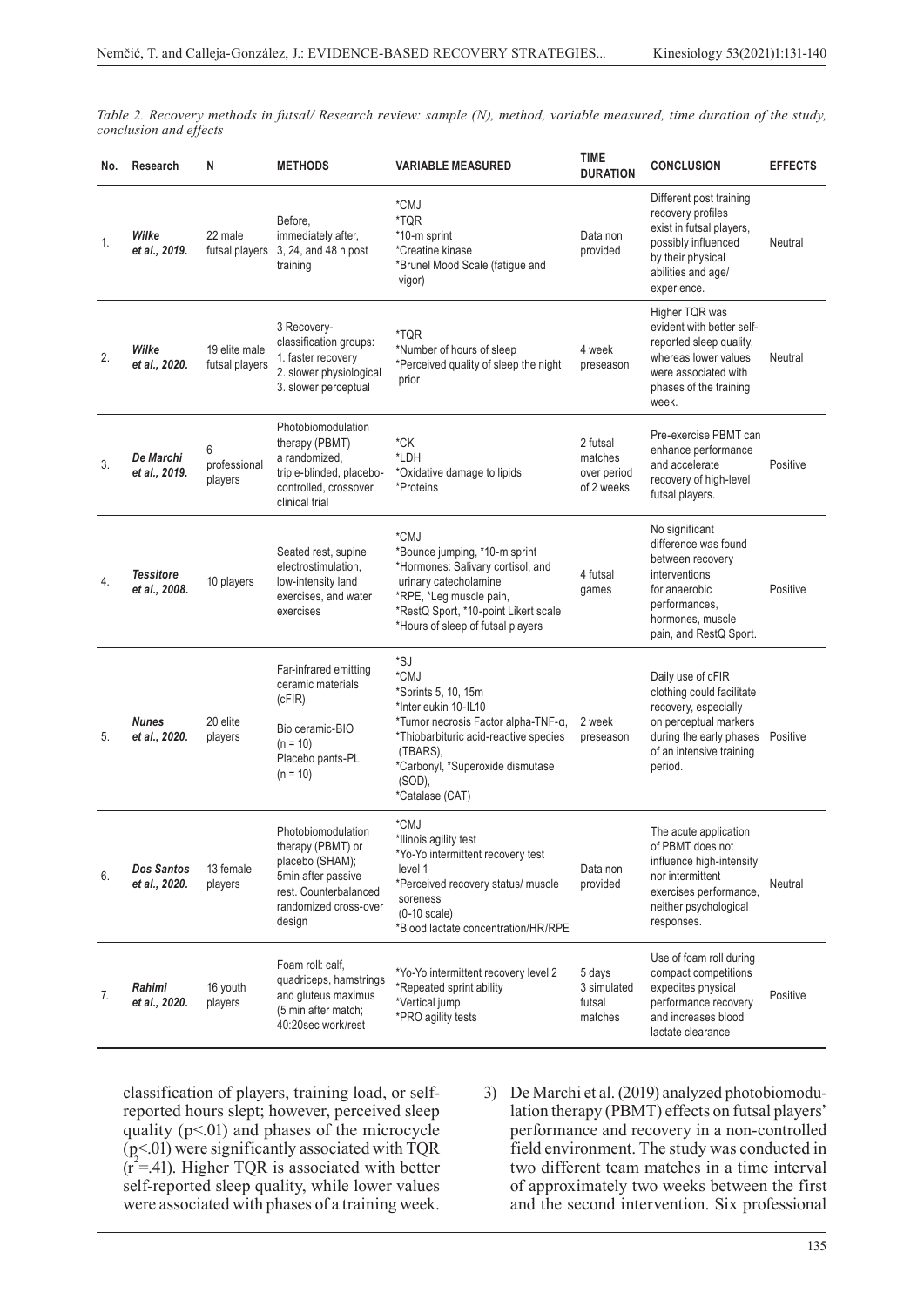FT players were treated with phototherapy 40 minutes before the match, with blood samples taken before treatments, immediately after the end of the match, and 48 hours after, and videos were analyzed to quantify players' time spent on the pitch with distances covered. PBMT significantly increased players' time on the pitch, with no significant differences in the covered distance. Furthermore, PBMT showed significant improvements in all the biochemical markers evaluated: creatin kinase (CK), lactate dehydrogenase (LDH), blood lactate (BL), oxidative damage to lipids, and proteins.

- 4) Tessitore et al. (2008) analyzed the effects of active and passive recovery strategies, such as: electrostimulation, seated rest, water exercise and low-intensity land exercises after four FT matches, on anaerobic performance (CMJ, bounce jumping and 10-m sprint), subjective ratings (rate of perceived exertion - RPE, leg muscle pain on a 10-point Likert scale, Questionnaire of Recovery Stress for Athletes-RestQ Sport), hormones (salivary cortisol, urinary catecholamine) and hours of sleep. Results demonstrated significantly increased benefit from electrostimulation (7.8  $\pm$  1.4 points) and water exercise  $(7.6 \pm 2.1 \text{ points})$  compared with dry exercises  $(6.6 \pm 1.8 \text{ points})$  and seated rest  $(5.2 \pm 0.8 \text{ points})$ . No significant differences have been found between recovery interventions in anaerobic performance, muscle pain, RestQ Sport and hormones.
- 5) Nunes et al. (2020) studied the effects of farinfrared emitting ceramic materials (cFIR) on recovery of 20 elite FT players. One group (n= 10) wore bio ceramic ‒ BIO during sleep, another group ( $n=10$ ) wore placebo pants – PL. After the first and second week of training, performance  $(CMI,$  squat jump  $-SJ$ , sprints on 5, 10 and 15-m) and biochemical markers (tumor necrosis factor  $alpha-TNF-\alpha$ , interleukin 10-IL-10, thiobarbituric acid-reactive species ‒ TBARS, carbonyl, superoxide dismutase  $-$  SOD, catalase  $-$  CAT) were obtained, with delayed-onset muscle soreness (DOMS) and training strains monitored. Results showed higher changes in CMJ and SJ in BIO group, as well as better results in 10-m sprint. Both groups showed better results in 5-m sprint after the second week. Values of %ΔTNF-α, %Δ IL-10, %ΔTBARS and %Δ Carbonyl showed to be likely higher in BIO group, as well as lower training strains  $(p=021)$ and DOMS, which indicated the far-infrared emitting ceramic materials clothes facilitated recovery.
- 6) Dos Santos et al. (2020) evaluated in their research the effect of prior acute application of photobiomodulation therapy (PBMT) on high-intensity and intermittent exercise

performance, muscle oxygenation and physiological indicators in 13 female futsal players. Fifteen minutes of PBMT or placebo has been applied. PBMT consisted of: 1.30 minute on each muscular point, with five (5) points in each lower limb: quadriceps (2 points), hamstrings (2 points) and gastrocnemius (1 point). Results showed no difference between the two protocols (PBMT and SHAM) in: the perceived recovery scores (8.48 vs 8.46), muscle soreness (0.84 vs 1.23), CMJ pre- and post-testing (19.3; 19.3 vs 18.5; 18.9), agility test total time (58.9 vs 58.7), distance covered in the YYIR1 (195 vs 191) or blood lactate concentration post YYIR1 (11.1 vs13.5).

7) Rahimi et al. (2020) investigated the efficacy of recovery using a foam roll (FROLL) on performance, physiological and psychological parameters on the sample of 16 youth futsal players, in a simulated futsal tournament. The FROLL recovery protocol consisted of five repetitions of 40s on calf, quadriceps, hamstrings and gluteus muscles, with 20 s rest between, done for five minutes after each match. Although not statistically significant, results showed FROLL recovery was slightly more beneficial when compared to passive recovery decrements in aerobic (-1.6% vs -9.7%) and anaerobic performance (-4.5% vs -1.3%), vertical jump (-1.6% vs -3%) and change of direction (-2.1% vs 4.3%). The use of foam roll decreases blood lactate values and enables faster psychological regeneration.

## **Discussion and conclusion**

This narrative review aimed to describe the current published literature related to recovery strategies in FT in order to give applied information to practitioners, FT coaches. For the best of the author's knowledge, currently, only seven studies examined recovery methods on the samples of FT players (De Marchi, et al., 2019; Dos Santos, et al., 2020; Nunes, et al., 2020; Rahimi, et al., 2020; Tessitore, et al., 2008; Wilke, et al., 2019; Wilke, et al., 2020). The main conclusions propose different post practice recovery profiles among FT players, which are possibly influenced by their physical abilities and age/ sport experience (Wilke, et al., 2019). However, it has been demonstrated that FT players performance and faster recovery can be ensured with the pre-exercise photobiomodulation therapy (De Marchi, et al., 2019), and increased benefit can be taken from electrostimulation and water exercise after the match (Tessitore, et al., 2008). Furthermore, far-infrared emitting ceramic materials clothes (cFIR) can decrease training strains and delayed-onset muscle soreness (DOMS) (Nunes, et al., 2020).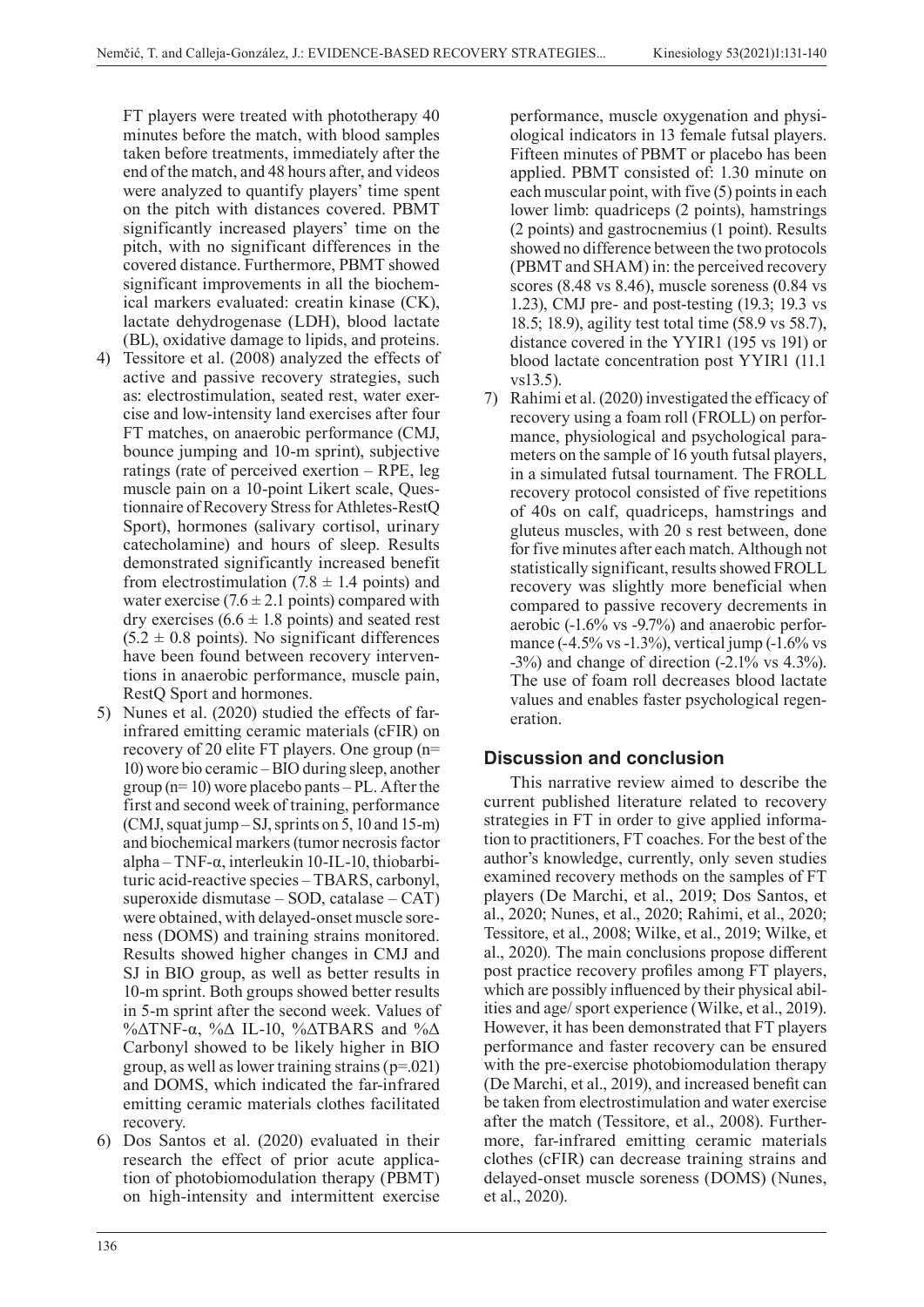In order to increase performance and enhance recovery process, FT players commonly apply numerous methods. Recovery methods are often implemented pre-, per- or post-competition; thus, within this review they have been classified as positive effects.

### *Photobiomodulation therapy*

The photobiomodulation therapy (PBMT) is a form of light *therapy* that utilizes non-ionizing forms of light sources, including lasers, LEDs, and broadband light, in the visible and infrared spectrum (Anders, Lanzafame, & Arany, 2015); a treatment that uses specific wavelengths of red and near-infrared light to help the body heal. The use of this therapy significantly improves sprint time, decreases fatigue index and blood lactate levels (de Oliveira Rosso, et al., 2018) and perceived fatigue in rugby players (Pinto, et al., 2016), while increases players' time on the pitch in FT (De Marchi, et al., 2019). The PBMT presents beneficial effects on the recovery of nerve lesions, especially when related to a faster regeneration and functional improvement, despite the variety of parameters (de Oliveira Rosso, et al., 2018). Scarce is scientific evidence about the effect of this therapy on FT players. Future research is needed in order to identify optimal protocols with FT players.

### *Timing: before training/competition*

### *Rest and sleep*

Critical segment of recovery refers to rest/ sleep, especially in recovery from intense exercise and/ or competition (Fullagar, Skorski, Coutts & Julian, 2015). Some studies demonstrated that sleep deprivation post-match may negatively affect cognitive and physical performance and recovery in other team sports (rugby players) (Shearer, et al., 2015) since reduced sleep has been shown in both home (Eagles, Mclellan, Hing, Carloss, & Lovell, 2014) and away matches (Fowler, Duffield, Lu, Hickmans, & Scott, 2016). One night sleep deprivation may also reduce exercise performance in volleyball players, by decreasing exercise minute volume and time to exhaustion (Azgoy & Kaygisiz, 2009). The importance of sleep has been shown in the study by Mah, Mah, K.E., Kezirian, and Dement (2011) who reported extended sleep likely contributes to improved athletic performance, reaction time, shooting percentage, sprint time, and mood indicating that optimal sleeping habits allows basketball players to reach their peak athletic performance. For the improvement of sleep, a 14-day wholebody irradiation with red-light treatment has been suggested for female basketballers (Zhao, Tian,

Nie, Xu, & Liu, 2012). Their study confirmed positive effects of red-light therapy on improved sleep, serum melatonin levels and endurance performance (12-minute run) and offered a non-invasive and nonpharmacological therapy to prevent sleep disorders after activity. More attention should be put on the development and implementation of individualized sleeping regimes, adequate post-match sleep patterns and training adjustments in order to optimize recovery, training and performance (Eagles, et al., 2014).

In particular, higher TQR values were evident with better self-reported sleep quality, whereas lower values were associated with phases of the training week in FT (Wilke, et al., 2020).

### *Timing: after and before training/competition*

Research in this field of FT is quite scarce; only recently the number of scientific articles in this sport has improved. There are only seven studies related to recovery process in FT. Nowadays, the most effective recovery methods for FT players are related to pre-exercise PBMT therapy and optimal sleeping regimen.

### *Practical implications*

Coaches, sport scientists and strength and condition coaches should consider pre-exercise PBMT therapy and optimal sleeping regimen during FT practice and matches in order to enable their players' faster recovery, among other recovery methods based on 1a level of evidence. The most relevant technique integrated in these tools among medical doctor is shown to be PBMT up to 30 minutes before the match; 1.5 minute of each muscular point for five muscular points in each lower limb.

### *Future research lines*

Definitive investigation is needed of potential effects of different recovery methods on FT players and personalization of the approach based on athletes' specific needs. One of the most challenging tasks would be individualization of the recovery process. For the future studies, practical rules for the diagnosis, intervention and evaluation of recovery are needed as well as the examination of effects of different recovery methods combined with each other. It is important to investigate specific mechanisms of fatigue in FT players and team sports in general to enable appropriate monitoring of training loads in order to collect the most important information about training regimen for the creation of the most useful combined recovery strategies.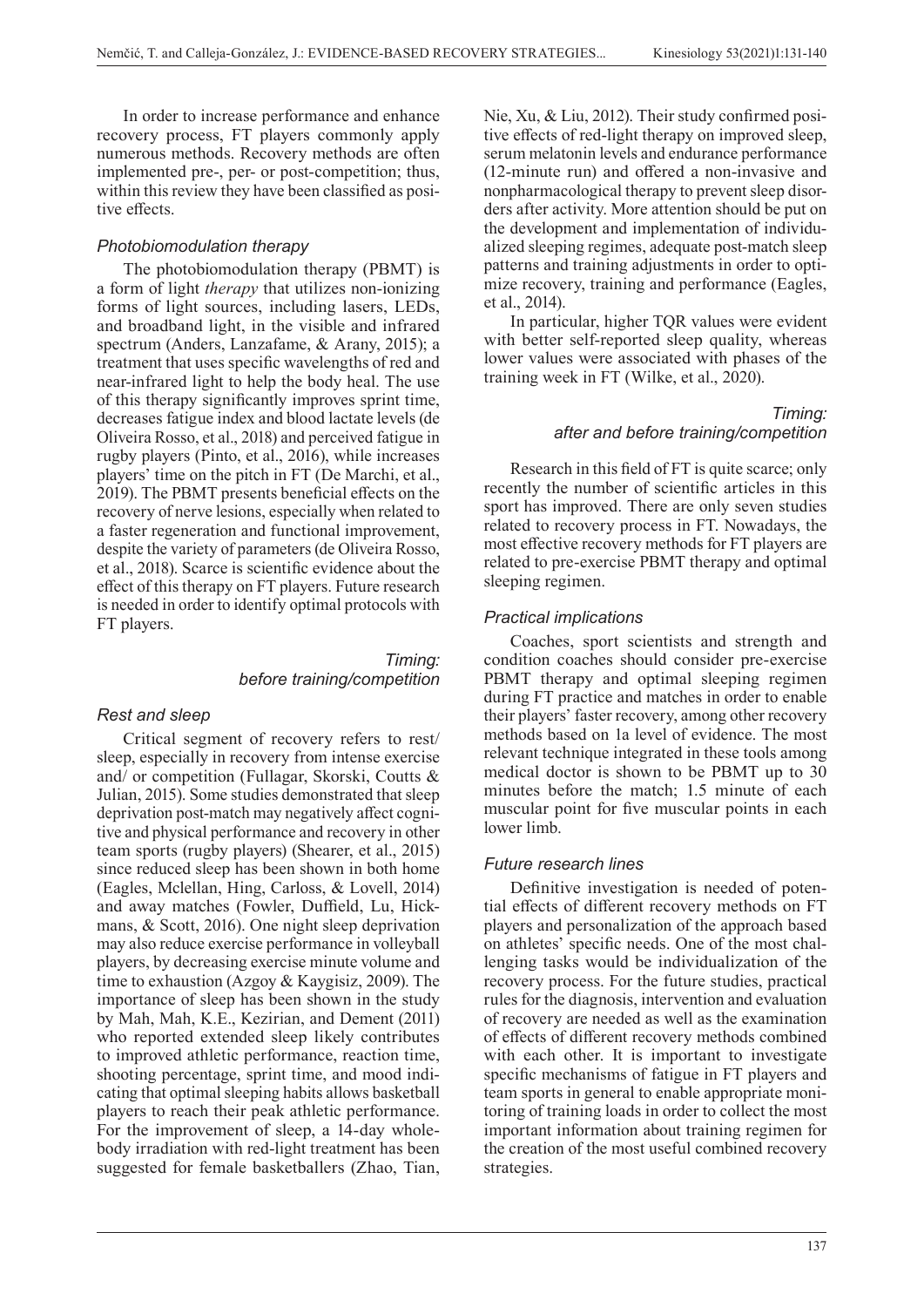#### **References**

- Abate, M., Schiavone, C., & Salini, V. (2012). High prevalence of patellar and Achilles' tendinopathies in futsal athletes. *Journal of Sports Science and Medicine*, *11*, 180-181.
- Anders, J.J., Lanzafame, R.J., & Arany, P.R. (2015). Low-level light/laser therapy versus photobiomodulation therapy. *Photomedicine and Laser Surgery*, *33*(4), 183-184.
- Azgoy, O., & Kaygisiz, Z. (2009). Effects of sleep deprivation on cardiorespiratory functions of the runners and volleyball players during rest and exercise. *Acta Physiologica Hungarica*, *96*(1), 29-36.
- Barbero-Alvarez, J., Soto, V.M., Barbero-Alvarez, V., & Granda-Vera, J. (2008). Match analysis and heart rate of futsal players during competition. *Journal of Sports Sciences*, *26*(1), 63-73.
- Barbero-Alvarez, J.C., D'Ottavio, S., Granda Vera, J., & Castagna, C. (2009). Aerobic fitness in futsal player of different competitive level. *Journal of Strength and Conditioning Research*, *23*(7), 2163-2166.
- Baroni, B.M., & Leal Jr., E.C.P. (2012). Aerobic capacity of male professional futsal players. *Journal of Sports Medicine and Physical Fitness*, *50*(4), 395-399.
- Beato, M., Coratella, G., & Schena, F. (2016). Brief review of the state of art in futsal. *Journal of Sports Medicine and Physical Fitness*, *56*(4), 428-432.
- Bleakley, C.M., Bieuzen, F., Davison, G.W., & Costello, J.T. (2014). Whole-body cryotherapy: Empirical evidence and theoretical perspectives. *Journal of Sports Medicine*, *10*(5), 25-36. doi: 10.2147/OAJSM.S41655
- Boullosa, D.A., Tonello, L., Ramos, I., de Oliveira Silva, A., Simoes, H.G., & Nakamura, F.Y. (2013). Relationship between aerobic capacity and Yo-Yo IR1 performance in Brazilian professional futsal players. *Asian Journal of Sports Medicine*, *4*(3), 230-234.
- Bueno, M.J.O., Caetano, F.G., Pereira, T.J.C., De Souza, N.M., Moreira, G.D., Nakamura, F.Y., Cunha, S.A., & Moura, F.A. (2014). Analysis of the distance covered by Brazilian professional futsal players during official matches. *Sports Biomechanics*, *13*(3), 230-240.
- Burns, T. (2003). *Holistic futsal: A total mind-body-spirit approach*. New York: Lulu.
- Calleja-González, J., Mielgo-Ayuso, J., Ostojic, S.M., Jones, M.T., Marques-Jiménez, D., Caparros, T., & Terrados, N. (2019a). Evidence-based post-exercise recovery strategies in rugby: A narrative review. *The Physician and Sports Medicine Journal*, *47*(2), 137-147. doi: 10.1080/00913847.2018.1541701
- Calleja-González, J., Mielgo-Ayuso, J., Sánchez-Ureña, B., Ostojic, S.M., & Terrados, N. (2019b). Recovery in volleyball. *Journal of Sports Medicine and Physical Fitness*, *59*(6), 982-993. doi: 10.23736/S0022-4707.18.08929-6
- Calleja-González, J., Terrados, N., Mielgo-Ayuso, J., Delextrat, A., Jukic, I., Vaquera, A., Torres, L., Schelling, X., Stojanovic, M., & Ostojic, S.M. (2016). Evidence-based post-exercise recovery strategies in basketball. *The Physician and Sports Medicine Journal*, *44*, 74-78.
- Castagna, C., & Barbero Alvarez, J.C. (2010). Physiological demands of an intermittent futsal-oriented high-intensity test. *Journal of Strength and Conditioning Research*, *24*(9), 2322-2329.
- Castagna, C., D'Ottavio, S., Granda Vera, J., & Barbero Alvarez, J.C. (2009). Match demands of professional futsal: A case study. *Journal of Science and Medicine in Sport*, *12*(4), 490-494. doi: 10.1016/j.jsams.2008.02.001
- Closs, B., Burkett, C., Trojan, J.D., Brown, S.M., & Mulcahey, M.K. (2020). Recovery after volleyball: A narrative review. *The Physician and Sports Medicine Journal*, *48*(1), 8-16. doi: 10.1080/00913847.2019.1632156
- Delextrat, A., Calleja-González, J., Hippocrate, A., & Clarke, N.D. (2013). Effects of sports massage and intermittent cold-water immersion on recovery from matches by basketball players. *Journal of Sports Science*, *31*(1), 11-19.
- De Marchi, T., Leal-Junior, E.C.P., Lando, K.C., Cimadon, F., Vanin, A.A., da Rosa, D.P., & Salvador, M. (2019). Photobiomodulation therapy before futsal matches improves the staying time of athletes in the court and accelerates post-exercise recovery. *Lasers Medicine Science*, *34*(1), 139-148.
- De Moura, N.R., Cury-Boaventura, M.F., Santos, V.C., Levada-Pires, A.C., Bortolon, R., Fiamoncini, J., Pithoni-Curi, T.C., Curi, R., & Hatanaka, E. (2012). Inflammatory response and neutrophil functions in players after a futsal match. *Journal of Strength and Conditioning Research*, *26*(9), 2507-2514.
- de Oliveira Rosso, M.P., Buchaim, D.W., Kawano, N., Furlanette, G., Pomini, K.T., & Buchaim, R.L. (2018). Photobiomodulation therapy (PBMT) in peripheral nerve regeneration: A systematic review. *Bioengineering* (Basel), *5*(2), 44. doi: 10.3390/bioengineering5020044
- Dogramaci, S.N., Watsford, M.L., & Murphy, A.J. (2011). Time-motion analysis of international and national level futsal. *Journal of Strength and Conditioning Research*, *25*(3), 646-651.
- Dos Santos, I.A., de Paiva Lemos, M., Maciel Coelho, V.H., Moura Zagatto, A., Marocolo, M., Nogueira Soares, R., Barbosa Netom O., & Mota, G.R. (2020). Acute photobiomodulation does not influence specific high-intensity and intermittent performance in female futsal players. *International Journal of Environmental Research and Public Health*, *17*(19), 7253. doi: 10.3390/ijerph17197253
- Eagles, A., Mclellan, C., Hing, W., Carloss, N., & Lovell, D. (2014). Changes in sleep quantity and efficiency in professional rugby union players during home-based training and match-play. *Journal of Sports Medicine and Physical Fitness*, *56*(5), 565-571.
- Figueiredo, A.J., Gonçalves, C.E., Coelho e Silva, M.J., & Malina, R.M. (2009). Characteristics of youth soccer players who drop out, persist or move up. *Journal of Sports Science*, *27*(9), 883-891. doi: 10.1080/0264041090294646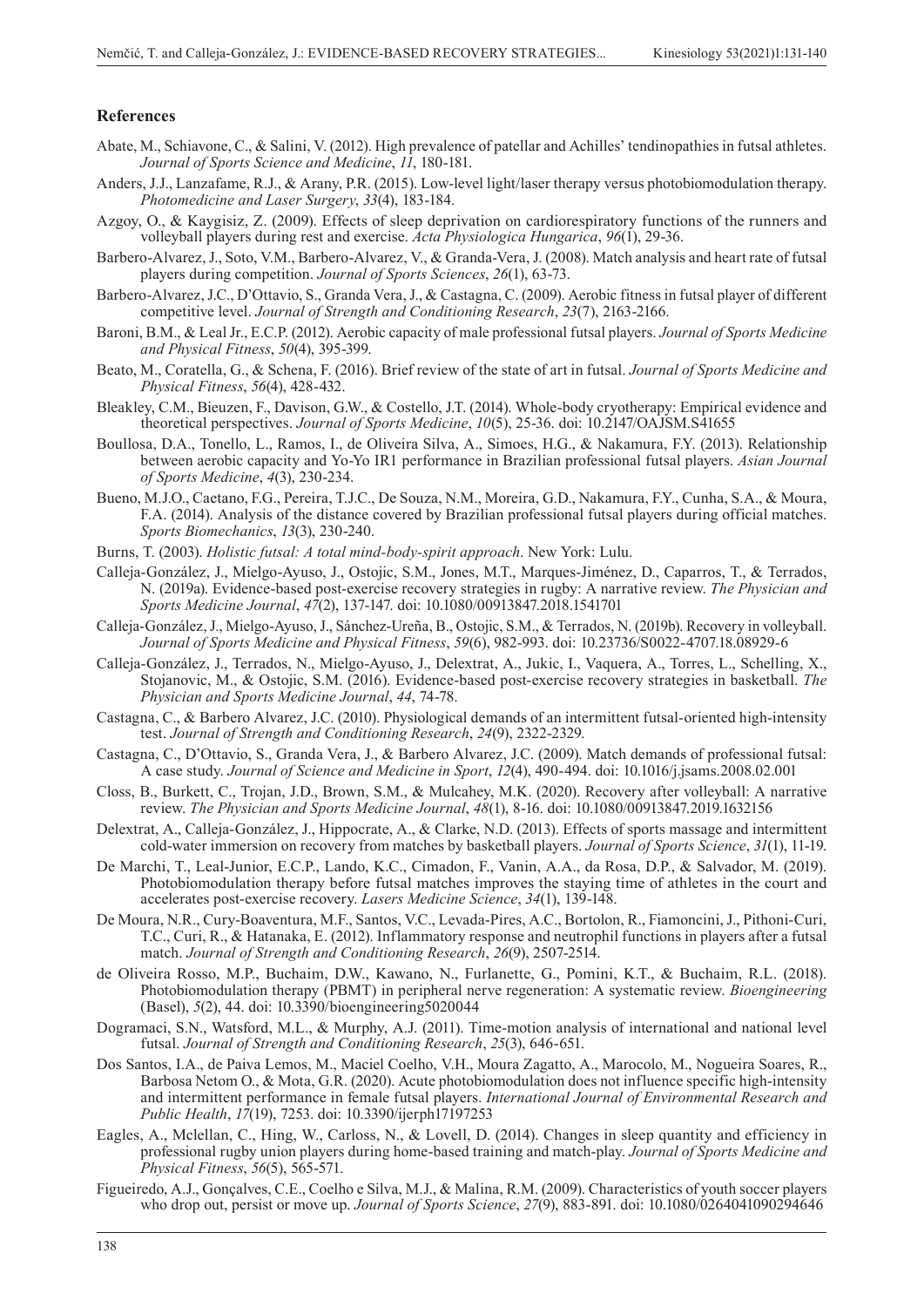- Fowler, P.M., Duffield, R., Lu, D., Hickmans, J.A., & Scott, T.J. (2016). Effects of long-haul transmeridian travel on subjective jet-lag and self-reported sleep and upper respiratory symptoms in professional rugby league players. *International Journal of Sports Physiology and Performance*, *11*, 876-884.
- Fullagar, H., Skorski, S., Coutts, A.J., & Julian, R. (2015). Sleep and recovery in team sport: Current sleep-related issue facing professional team-sport athletes. *International Journal of Sports Physiology and Performance*, *10*(8), 950-957. doi: 10.1123/ijspp.2014-0565
- Goncalves, J.T. (1998). *The principles of Brazilian soccer*. Spring City: Reedswain.
- Gorostiaga, E.M., Llodio, I., Ibanez, J., Granados, C., Navarro, I., Ruesta, M., Bonnabau, H., & Izquierdo, M. (2009). Differences in physical fitness among indoor and outdoor elite male soccer players. *European Journal of Applied Physiology*, *106*, 483-491. doi: 10.1007/s00421-009-1040-7
- Haneishi, K., Fry, A.C., Moore, C.A., Schilling, B., Li, Y., & Fry, M.D. (2007). Cortisol and stress responses during a game and practice in female collegiate soccer players. *Journal of Strength and Conditioning Research*, *21*(2), 583-588.
- Hernandez, J. (2001). Analisis de los parametros espacio y tiempo en el futbol sala. La distancia recorrida, el ritmo y direccion del desplazamiento del jugador durante un encuentro de competicion: Los casos de J. Gay (defensa), C. Marrero (cierre), J. Beto (pivote), J. Limones (ala) y J. Claverı´a (portero). [Analysis of time and space parameters in futsal. Distance covered, the rhythm and direction of the player's movement during a competition match: The cases of J.Gay and C. Marrero (defense), J. Beto (pivot), J. Limones (wing) and J. Claveria (goalkeeper).]. *Apunts. Educación Física y Deportes*, *65*, 17-25.
- Junge, A., & Dvorak, J. (2010). Injury risk of playing football in Futsal World. *Journal of Sports Medicine*, *44*, 1089-1092.
- Koopman, R., Wagenmakers, A.J.M., Manders, R.J.F., Antoine, H.G.Z., Senden, J.M.G., Gorselink, M., Keizer, H.A., & van Loon, L.J.C. (2005). Combined ingestion of protein and free leucine with carbohydrate increases postexercise muscle protein synthesis in vivo in male subjects. *American Journal of Physiology – Endocrinology and Metabolism*, *288*(4), E645-E653.
- Levandoski G., Cieslak, F., Santos, T.K., Carvalho, F.K., Rocha, A.M.B., & Ogg, F. (2009). Body composition and physical aptitude of athletes of masculine futsal from Ponta Grossa. *Fitness and Performance Journal*, *8*(1), 27-31.
- Mah, C.D., Mah, K.E., Kezirian, E.J., & Dement, W.C. (2011). The effects of sleep extension on the athletic performance of collegiate basketball players. *Sleep Research Society*, *34*(7), 943-950.
- McInnes, S.E., Carlson, J.S., Jones, C.J., & McKenna, M.J. (1995). The physiological load imposed on basketball players during competition. *Journal of Sports Sciences*, *13*, 387-397.
- Medina, J.A., Gimenez, L., Corona, P., & Manonelles, P. (2002). Necesidades cardiovasculares y metabóolicas del fútbol sala: análisis de la competición. [Cardiovascular and metabolic requirements of futsal: Competition analysis.]. *Apunts. Educación Física y Deportes*, *67*, 45-53.
- Milanez, V.F., Pedro, R.E., Moreira, A., Boullosa, D.A., Salle-Neto, F., & Nakamura, F.Y. (2011). The role of aerobic fitness on session rating of perceived exertion in futsal players. *International Journal of Sports Physiology and Performance*, *6*, 358-366.
- Miloski, B., Hugo de Freitas, V., & Bara Filho, M.G. (2012). Monitoring of the internal training load in futsal players over a season. *Brazilian Journal of Kinantropometry and Human Performance*, *14*(6), 671-679. doi: 10.5007/1980- 0037.2012v14n6p671
- Moher, D., Liberati, A., Tetzlaff, J., Altman, D.G., & the PRISMA group. (2009). Preferred reporting items for systematic reviews and meta-analyses: The PRISMA Statement. *PLoS Med*, *6*(7), e1000097. doi: 10.1371/ journal. pmed1000097
- Molina, R. (1992). *Futsal: Um estudo das capacidades aerobica e anaerobica do jogadores e das actividades em jogo.* [Futsal: A study of the aerobic and anaerobic capacities of the players and of the activities in the game. In Spanish.] Monografı´a Universidad Estadual Paulista. Rio Claro: UNESP.
- Nemčić, T., Sporiš, G., & Fiorentini, F. (2016). Injuries among Italian female futsal players. *Acta Kinesiologica*, *10*(1), 56-61.
- Nicoletti, R., & Borghi, AM. (2007). *Il controllo motorio*. Bologna: Il Mulino.
- Nogueira Ribeiro, R., & Pena Costa, L.O. (2006). Epidemiological analysis of injuries occurred during the 15th Brazilian Indoor Soccer (Futsal) Sub20 Team Selection Championship. *Revista Brasileira de Medicina do Esporte*, *12*(1), 1e-4e.
- Nunes, R.F.H., Cidral-Filho, F.J., Flores, L.J.F., Nakamura, F.Y., Rodriguez, H.F.M., Bobinski, F., De Sousa, A., Petronilho, F., Danielski, L.G., Martins, M.M., Martins, D.F., & Guglielmo, L.G.A. (2020). Effects of far-infrared emitting ceramic materials on recovery during 2-week preseason of elite futsal players. *Journal of Strength and Conditioning Research*, *34*(1), 235-248.
- Pedro, R.E., Milanez, V.F., Boullosa, D.A., & Nakamura, F.Y. (2013). Running speeds at ventilatory threshold and maximal oxygen consumption discriminate futsal competitive level. *Journal of Strength and Conditioning Research*, *27*(2), 514-518.
- Pinto, H.D., Vanin, A.A., Miranda, E.F., Tomazonni, S.S., Johnson, D.S., Albuquerque-Pontes, G.M., Aleixo, I.O.J., Grandinetti, V.D., Casalechi, H.L., de Carvalho, P.T., & Leal-Junior, E.C. (2016). Photobiomodulation therapy improves performance and accelerates recovery of high-level rugby players in field test: A randomized, crossover, double-blind, placebo controlled clinical study. *Journal of Strength and Conditioning Research*, *30*, 3329-3338.